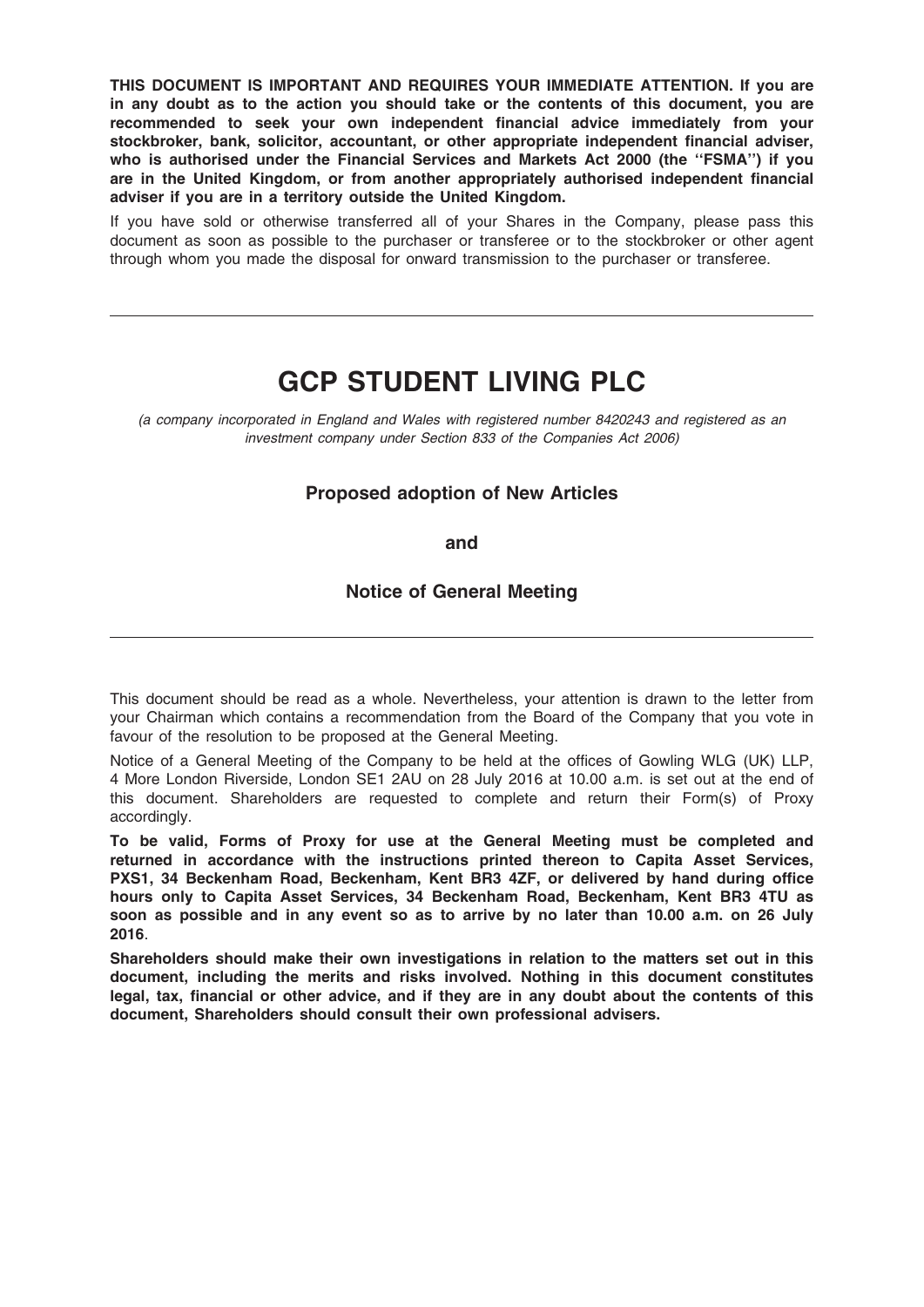## TABLE OF CONTENTS

| <b>Expected Timetable</b> | 2  |
|---------------------------|----|
| Letter from the Chairman  | -3 |
| <b>Definitions</b>        | 6  |
| Notice of General Meeting |    |

## EXPECTED TIMETABLE

| Latest time and date for receipt of Forms of Proxy | 10.00 a.m. on 26 July 2016 |
|----------------------------------------------------|----------------------------|
| General Meeting                                    | 10.00 a.m. on 28 July 2016 |

All references to time in this document are to London time.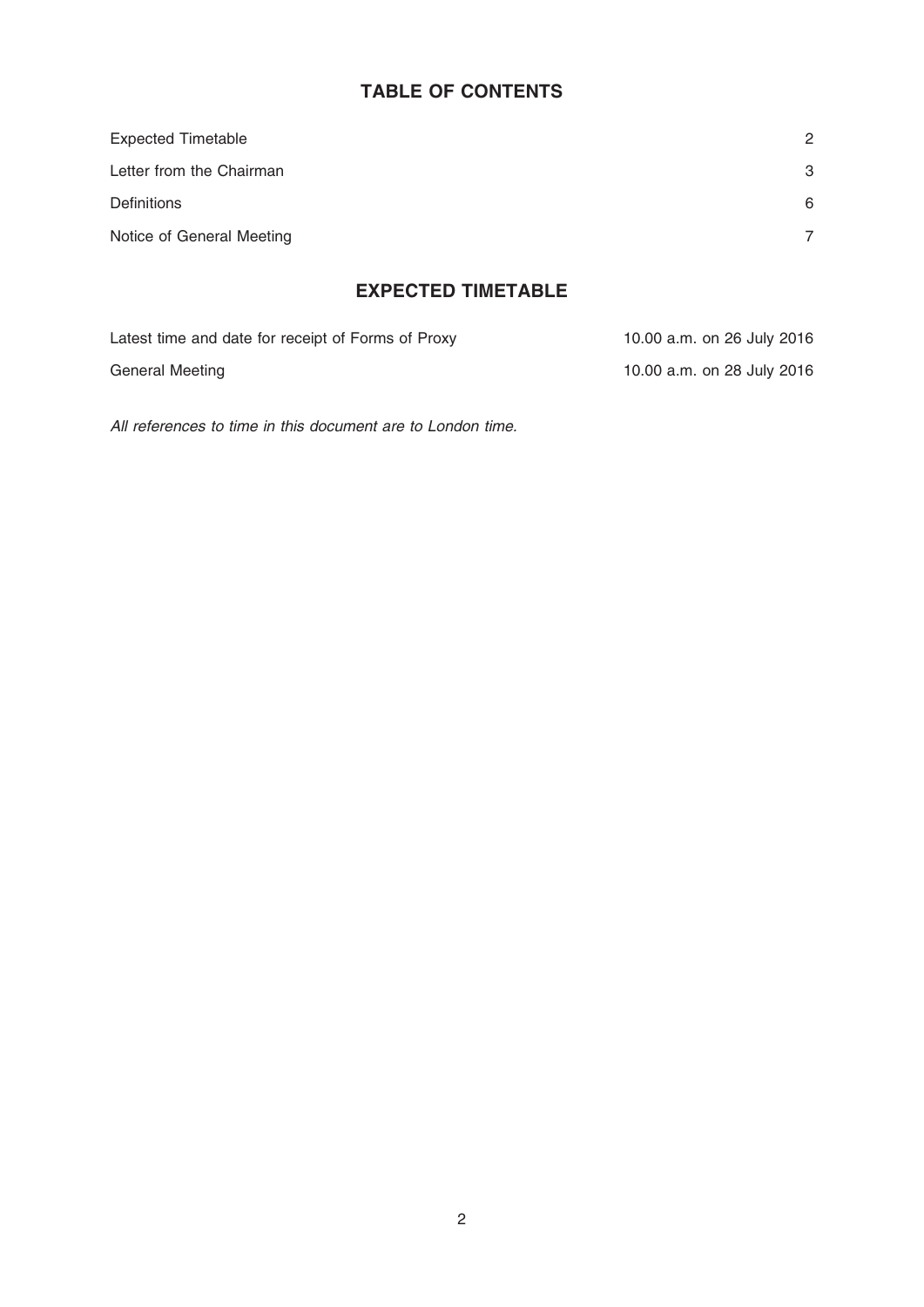## LETTER FROM THE CHAIRMAN

## GCP STUDENT LIVING PLC

(a company incorporated in England and Wales with registered number 8420243 and registered as an investment company under Section 833 of the Companies Act 2006)

Directors: Robert Peto (Chairman) Peter Dunscombe Malcolm Naish Marlene Wood

Registered Office: 51 New North Road Exeter Devon EX4 4EP

12 July 2016

To Shareholders

Dear Sir or Madam

#### Recommended proposal to adopt the New Articles

#### INTRODUCTION AND BACKGROUND

The Company was admitted to trading on the Specialist Fund Market of the London Stock Exchange (now the Specialist Fund Segment of the Main Market of the London Stock Exchange) on 20 May 2013 as the UK's first Real Estate Investment Trust focused on student residential assets. The Company's unaudited, estimated asset base has grown from £93.0 million at launch to £420.3 million as at 31 March 2016, subsequent to which it completed an oversubscribed placing raising further gross proceeds of £60 million.

The Specialist Fund Segment is a segment of the Main Market and is designed for highly specialised investment companies which may have characteristics such as: (i) variable levels of secondary market liquidity; (ii) sophisticated corporate structures; (iii) highly leveraged structures; and (iv) sophisticated investment propositions with concentrated risk. As a result, investment in such companies is intended for institutional, highly knowledgeable investors or professionally advised investors only. As securities traded on the Specialist Fund Segment do not need to be approved for public notification on the Official List as a prerequisite for admission, the Specialist Fund Segment is an unlisted market and securities traded thereon are not considered suitable for retail investors.

As the Company continues to grow, the Directors believe that the Company will benefit over time from a migration to a premium listing on the Official List, and a transfer to trading on the premium segment of the Main Market ("Migration"). Accordingly, on 1 July 2016 the Company announced that the Directors had appointed advisers to assist the Company in seeking such Migration.

The proposed Migration is subject to the Company meeting the relevant eligibility criteria of the UKLA and satisfying the UKLA as to its ability to meet the Listing Rules. In this regard, it is necessary to amend the Articles to make the Articles suitable for a company seeking admission to a premium listing on the Official List, further details of which are set out below.

The purpose of this document is to provide Shareholders with details of and to explain the benefits of the proposed Migration and to set out the reasons why the Board is recommending a vote in favour of the Resolution to be proposed at the General Meeting, as described below.

#### BENEFITS OF THE PROPOSED MIGRATION AND ADDITIONAL CONSIDERATIONS

The Directors believe that the Company will benefit from the proposed Migration. It is expected to result in a broader investor base over the longer term and better position the Company to meet the liquidity requirements of a wider audience of Shareholders and potential investors alike, which the Directors believe may enhance the liquidity of the Shares in the secondary market to the benefit of all Shareholders. Admission to a premium listing on the Official List will also help the Company meet the requirements of FTSE Group for inclusion in the FTSE Indices which the Directors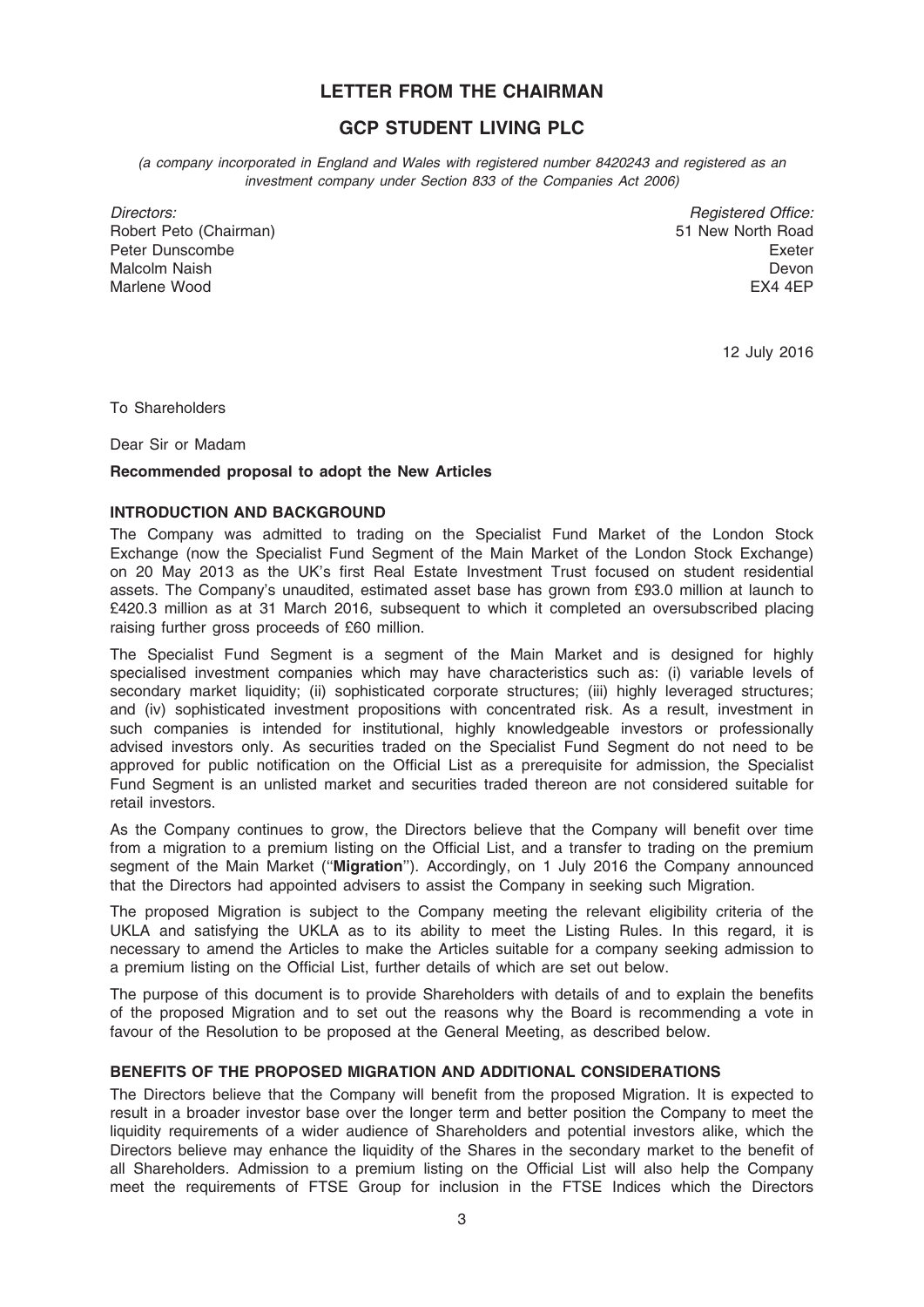consider would be likely to result in investment in the Company by index investors, as such investors seek to gain index weighted exposure to the Company.

The Company, through its advisers, has submitted documents to the UKLA seeking confirmation as to its ability to satisfy the eligibility requirements for admission to premium listing on the Official List. The Directors currently anticipate a formal response from the UKLA by the end of July 2016, with Migration wholly conditional on the UKLA being satisfied as to the Company's ability to meet the eligibility requirements. In the event the Company does not meet the UKLA's eligibility requirements at this point in time, the Board shall continue to review its ability to do so on an ongoing basis with a view to seeking Migration at a future date.

In addition to the increased focus by investors on the market liquidity of their investments in quoted investment companies, wider industry trends have seen ongoing consolidation in the private client wealth management sector which the Directors believe will place greater importance on the liquidity of the quoted investment companies in which wealth managers will invest their client monies. The premium segment of the Main Market is an established market which is accessible to a broad range of investors which the Board believes may offer the Company improved liquidity levels for its Shares.

The Directors believe that the risks associated with the proposed Migration are minimal, with the principal difference being that the Company would become subject to the Listing Rules (with which it, in part, currently voluntarily complies). Shareholders should note that the proposed Migration is subject to approval by the UKLA and there can be no certainty that such approval will be granted.

#### PROPOSED ADOPTION OF NEW ARTICLES

In order to facilitate eligibility for premium listing on the Official List, the Company will be required to adopt the New Articles.

In particular, the New Articles will include a provision to ensure compliance with Listing Rule 9.2 which requires that: (i) where a shareholder vote is required by the Listing Rules such vote must be decided by a resolution of the holders of the Company's shares that have been admitted to a premium listing on the Official List; and (ii) where the Listing Rules require that a particular resolution be approved by independent shareholders, being non-controlling shareholders, only independent shareholders who hold the Company's shares that have been admitted to a premium listing on the Official List can vote on such separate resolution.

The Resolution seeks the approval of Shareholders to adopt the New Articles. Should the Resolution not be approved the existing Articles will remain in force, the Company will not be able to satisfy the UKLA's eligibility requirements for admission to a premium listing on the Official List, the Migration will not proceed and the Company's Shares shall remain traded on the Specialist Fund Segment.

#### GENERAL MEETING

A notice convening the General Meeting to be held at 10.00 a.m. on 28 July 2016 at the offices of Gowling WLG (UK) LLP, 4 More London Riverside, London SE1 2AU is set out at the end of this document. A Form of Proxy in connection with the General Meeting is enclosed.

The Resolution seeks the approval of Shareholders to adopt the New Articles which are suitable for a company seeking admission to a premium listing on the Official List and, in particular, the Listing Rule requirements on shareholder voting.

In order to be passed, the Resolution to be proposed at the General Meeting will require the approval of Shareholders representing at least 75 per cent. of the votes cast at the General Meeting.

For the reasons set out above, the Board recommends that Shareholders vote in favour of the **Resolution** 

All Shareholders are entitled to attend and vote at the General Meeting. In accordance with the Articles, all Shareholders present in person or by proxy shall, upon a show of hands, have one vote and, upon a poll, shall have one vote in respect of each Share held. In order to ensure that a quorum is present at the General Meeting, it is necessary for two Shareholders entitled to vote to be present, whether in person or by proxy (or, if a corporation, by a duly appointed corporate representative).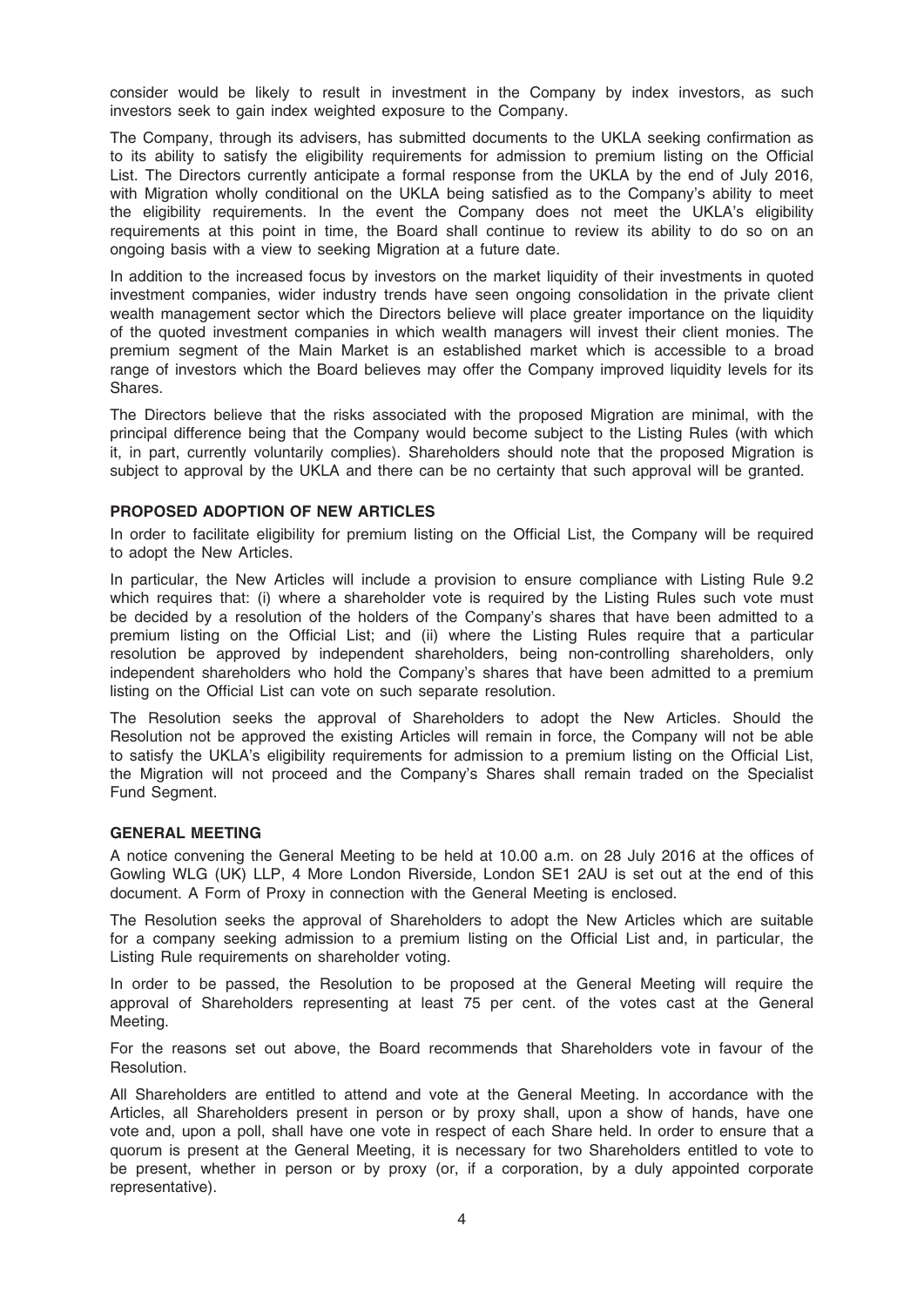#### ACTION TO BE TAKEN

The only action that you need to take is to complete the accompanying Form of Proxy.

Shareholders are asked to complete and return the Form of Proxy in accordance with the instructions printed thereon to Capita Asset Services, PXS1, 34 Beckenham Road, Beckenham, Kent BR3 4ZF or deliver it by hand during office hours only to Capita Asset Services, 34 Beckenham Road, Beckenham, Kent BR3 4TU so as to be received as soon as possible and, in any event, by no later than 10.00 a.m. on 26 July 2016.

Shareholders are requested to complete and return a Form of Proxy, whether or not they wish to attend the General Meeting.

#### **RECOMMENDATION**

The Board considers that the adoption of the New Articles which are suitable for a company seeking admission to a premium listing on the Official List is in the best interests of the Company and its Shareholders as a whole. Accordingly, the Board unanimously recommends that Shareholders vote in favour of the Resolution to be proposed at the General Meeting.

The Board intends to vote in favour of the Resolution in respect of their holdings of Shares amounting to 132,954 Shares in aggregate (representing approximately 0.051 per cent. of the issued share capital of the Company as at the date of this document).

Yours faithfully

Robert Peto (Chairman)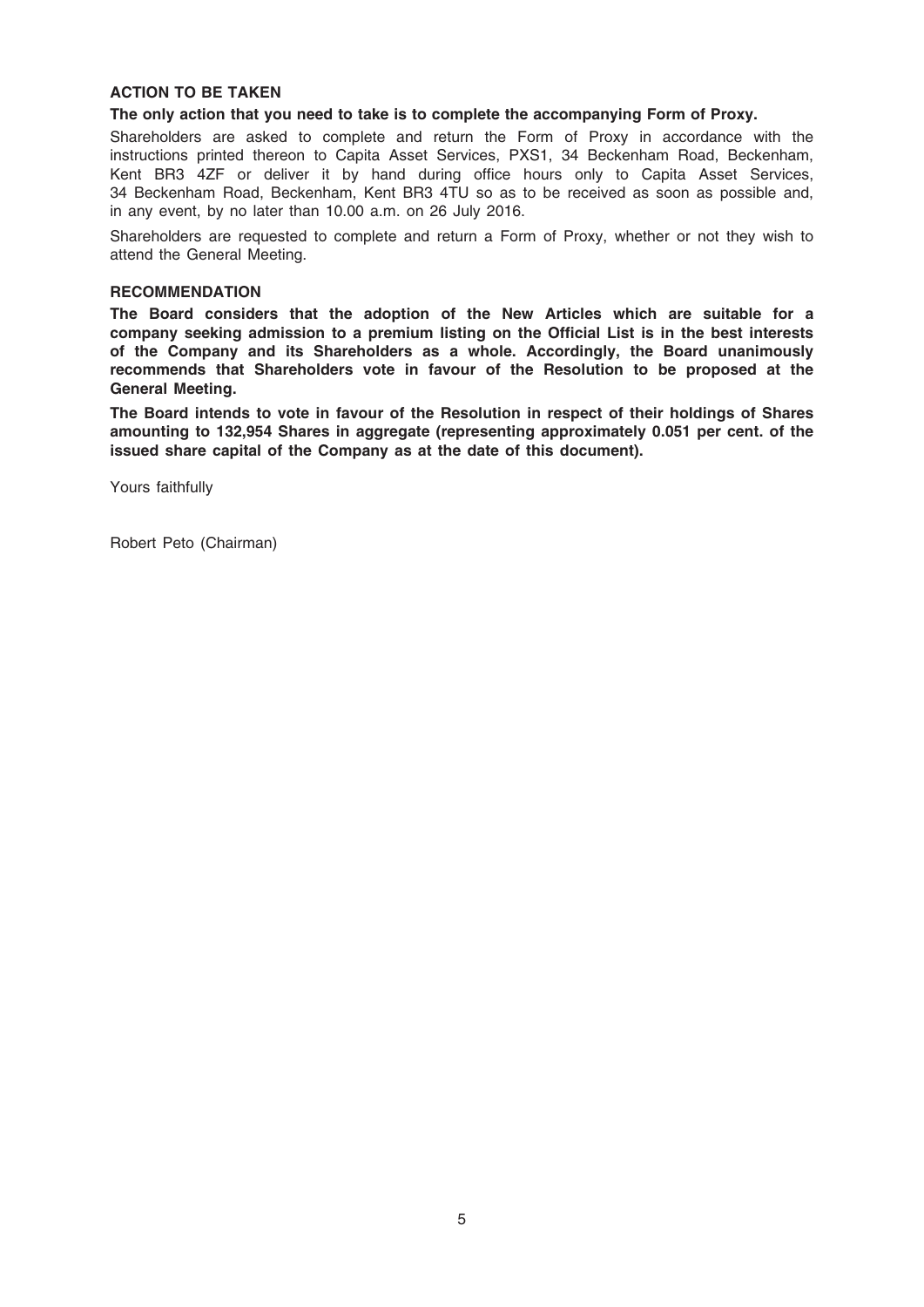## **DEFINITIONS**

In this document the words and expressions listed below have the meanings set out opposite them, except where the context otherwise requires:

| <b>Articles</b>                  | the articles of association of the Company, as currently in force                                                                                                                                    |
|----------------------------------|------------------------------------------------------------------------------------------------------------------------------------------------------------------------------------------------------|
| <b>Board</b>                     | the board of Directors                                                                                                                                                                               |
| <b>Capita Asset Services</b>     | the trading name of Capita Registrars Limited                                                                                                                                                        |
| Chairman                         | the chairman of the Board                                                                                                                                                                            |
| Company                          | <b>GCP Student Living plc</b>                                                                                                                                                                        |
| <b>CREST</b>                     | the computerised settlement system operated by Euroclear which<br>facilitates the transfer of title to shares in uncertificated form                                                                 |
| <b>Directors</b>                 | the directors of the Company or any duly constituted committee of<br>the Board                                                                                                                       |
| <b>Euroclear</b>                 | Euroclear UK & Ireland Limited, being the operator of CREST                                                                                                                                          |
| Form of Proxy                    | the form of proxy provided with this document for use by<br>Shareholders in connection with the General Meeting                                                                                      |
| <b>FSMA</b>                      | the Financial Services and Markets Act 2000 and any statutory<br>modification or re-enactment thereof for the time being in force                                                                    |
| <b>FTSE Group</b>                | a provider of stock market indices and associated data services,<br>wholly owned by the London Stock Exchange                                                                                        |
| <b>FTSE Indices</b>              | indices produced by the FTSE Group which show the<br>performance of the UK and European markets                                                                                                      |
| <b>General Meeting</b>           | the general meeting of the Company to consider the Resolution,<br>convened for 28 July 2016 at 10.00 a.m. or any adjournment<br>thereof, notice of which is set out on pages 7 to 9 of this document |
| <b>Listing Rules</b>             | the listing rules made by the UKLA pursuant to Part VI of FSMA                                                                                                                                       |
| <b>London Stock Exchange</b>     | London Stock Exchange plc                                                                                                                                                                            |
| <b>Main Market</b>               | the London Stock Exchange's regulated main market                                                                                                                                                    |
| <b>New Articles</b>              | the articles of association of the Company proposed to be<br>approved by Shareholders at the General Meeting                                                                                         |
| <b>Notice of General Meeting</b> | the notice of General Meeting as set out on pages 7 to 9 of this<br>document                                                                                                                         |
| <b>Official List</b>             | the list maintained by the UKLA pursuant to Part VI of FSMA                                                                                                                                          |
| <b>Resolution</b>                | the resolution to be proposed at the General Meeting, details of<br>which are contained in the Notice of General Meeting                                                                             |
| <b>Shareholder</b>               | a holder of Shares                                                                                                                                                                                   |
| <b>Shares</b>                    | ordinary shares of one pence each in the capital of the Company                                                                                                                                      |
| <b>Specialist Fund Segment</b>   | the specialist fund segment of the Main Market                                                                                                                                                       |
| <b>UKLA</b>                      | the UK Listing Authority                                                                                                                                                                             |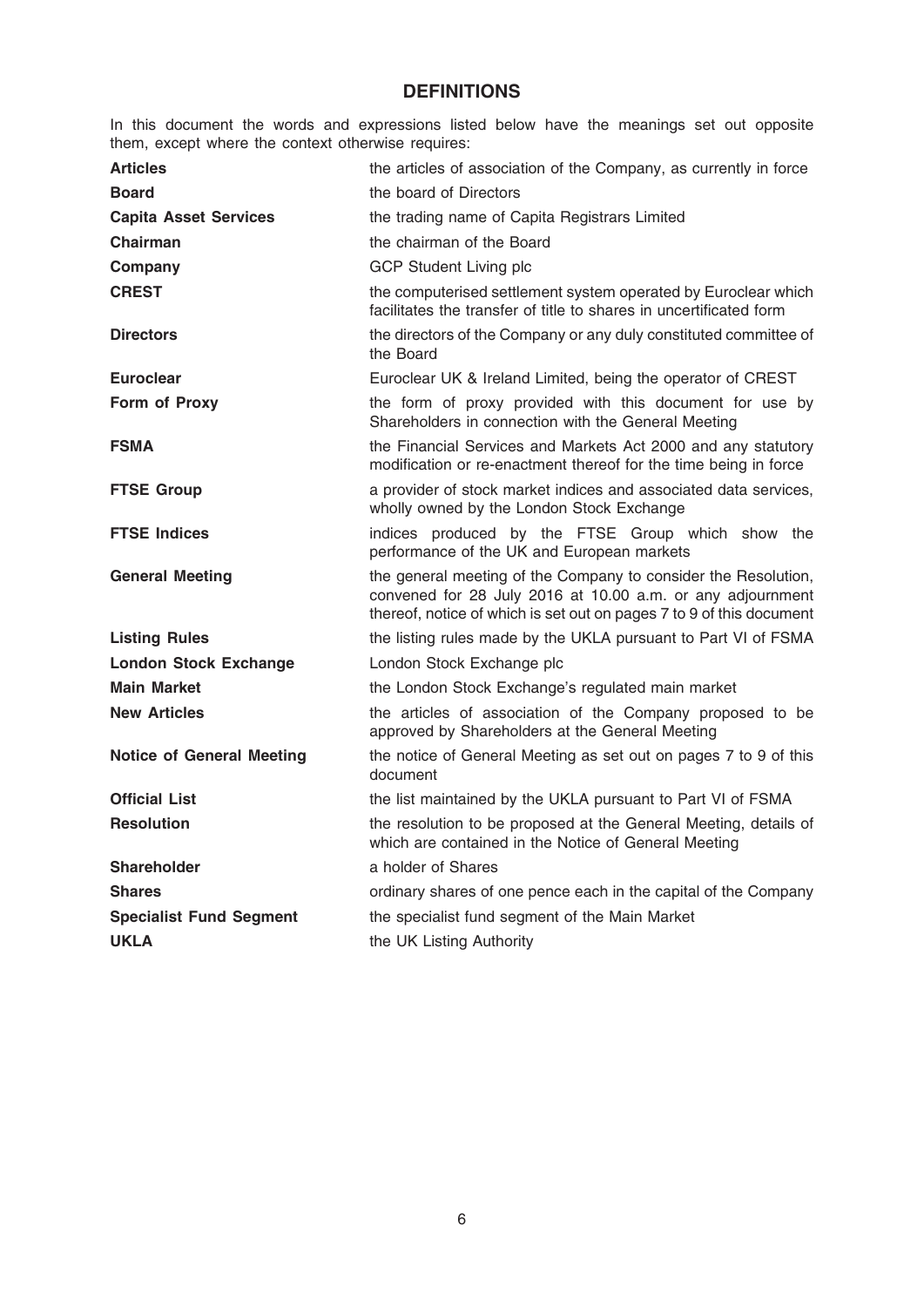## NOTICE OF GENERAL MEETING

## GCP STUDENT LIVING PLC

(a company incorporated in England and Wales with registered number 8420243 and registered as an investment company under Section 833 of the Companies Act 2006)

NOTICE IS HEREBY GIVEN that a General Meeting (the ''General Meeting'') of GCP Student Living plc (the "Company") will be held at the offices of Gowling WLG (UK) LLP, 4 More London Riverside, London SE1 2AU on 28 July 2016 at 10.00 a.m. to consider and, if thought fit, approve the following resolution. The resolution will be proposed as a special resolution.

#### SPECIAL RESOLUTION

THAT the new articles of association (in the form produced to the General Meeting and signed by the Chairman for the purposes of identification) be adopted as the articles of association of the Company in substitution for and to the exclusion of the existing articles of association.

### BY ORDER OF THE BOARD

Capita Company Secretarial Services Limited, Company Secretary

Date: 12 July 2016

Registered Office: 51 New North Road Exeter EX4 4EP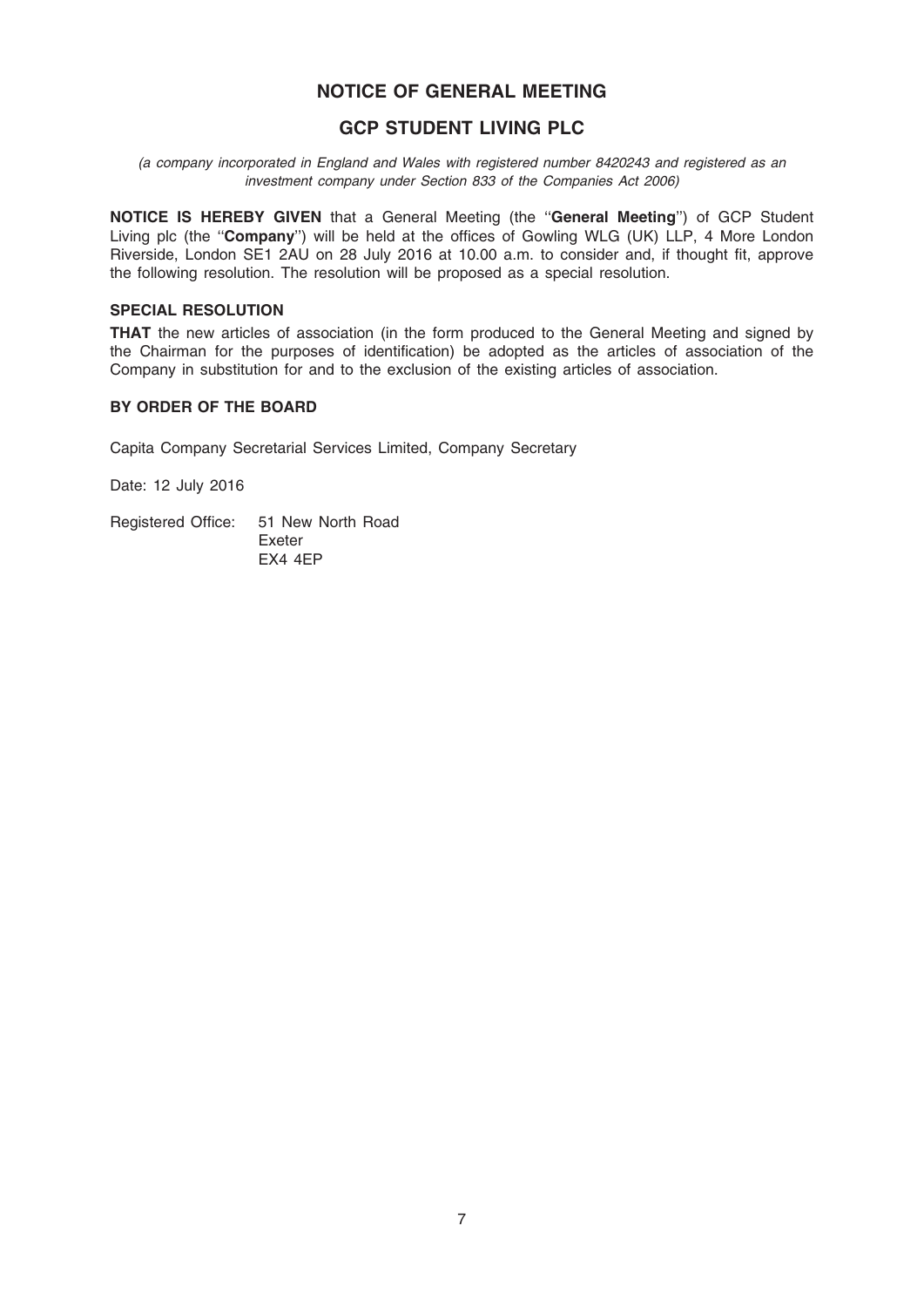#### Notes:

- 1 A member entitled to attend and vote at this meeting may appoint one or more persons as his/her proxy to attend, speak and vote on his/her behalf at the meeting. A proxy need not be a member of the Company. If multiple proxies are appointed they must not be appointed in respect of the same shares. To be effective, the enclosed form of proxy, together with any power of attorney or other authority under which it is signed or a certified copy thereof, should be lodged at the office of the Company's Registrar at the address printed on the form of proxy not later than 10.00 a.m. on 26 July 2016. As an alternative to completing a paper copy of the proxy form, Shareholders may submit their proxy vote electronically via the Registrar's website by visiting www.capitashareportal.com. From there shareholders can log in to their Capita share portal account or register for the Capita share portal by following the on screen instructions. You will need to enter your Investor Code, which can be found on your proxy form. For an electronic proxy to be valid, the appointment must be received by the Company's Registrar, Capita Asset Services, by no later than 10.00 a.m. on 26 July 2016. If you return more than one proxy appointment, either by paper or electronic communication, that received last by Capita Asset Services before the latest time for the receipt of proxies will take precedence. A member may not use any electronic address provided to communicate with the Company for any purpose other than that stated. You are advised to read the terms and conditions of use carefully. Electronic communication facilities are open to all shareholders and those who use them will not be disadvantaged. The appointment of a proxy will not prevent a member from attending the meeting and voting in person if he/she so wishes. A member present in person or by proxy shall have one vote on a show of hands and on a poll every member present in person or by proxy shall have one vote for every share of which he/she is the holder. The termination of the authority of a person to act as proxy must be notified to the Company in writing. Amended instructions must be received by the Company's Registrar by the deadline for receipt of proxies. To appoint more than one proxy, shareholders will need to complete a separate proxy form in relation to each appointment (you may photocopy the proxy form), stating clearly on each proxy form the number of shares in relation to which the proxy is appointed. A failure to specify the number of shares to which each proxy appointment relates or specifying an aggregate number of shares in excess of those held by the member will result in the proxy appointment being invalid. Please indicate if the proxy instruction is one of multiple instructions being given. All proxy forms must be signed and should be returned together in the same envelope if possible.
- 2 Only those shareholders registered in the register of members of the Company as at close of business on 26 July 2016 (the 'specified time'') shall be entitled to attend or vote at the aforesaid general meeting in respect of the number of shares registered in their name at that time. Changes to entries on the relevant register of securities after the specified time shall be disregarded in determining the rights of any person to attend or vote at the meeting. If the meeting is adjourned to a time not more than 48 hours after the specified time applicable to the original meeting, that time will also apply for the purpose of determining the entitlement of members to attend and vote (and for the purpose of determining the number of votes they may cast) at the adjourned meeting. If however the meeting is adjourned for a longer period then, to be so entitled, members must be entered on the Company's register of members at the time which is 48 hours before the time fixed for the adjourned meeting, or if the Company gives notice of the adjourned meeting, at the time specified in that notice.
- Shareholders who hold their shares electronically may submit their votes through CREST. Instructions on how to vote through CREST can be found by accessing the following website: www.euroclear.com/CREST. Shareholders are advised that CREST and the internet are the only methods by which completed proxies can be submitted electronically. CREST members who wish to appoint a proxy or proxies by utilising the CREST electronic proxy appointment service may do so for this meeting and any adjournment thereof by following the procedures described in the CREST manual. CREST personal members or other CREST sponsored members, and those CREST members who have appointed a voting service provider(s), should refer to their CREST sponsor or voting service provider(s), who will be able to take the appropriate action on their behalf. In order for a proxy appointment or instruction made by means of CREST to be valid, the appropriate CREST message (a "CREST Proxy Instruction") must be properly authenticated in accordance with Euroclear's specifications and must contain the information required for such instructions, as described in the CREST manual (available via www.euroclear.com/crest). The message, in order to be valid, must be transmitted so as to be received by the Company's agent (ID RA10) by the latest time for receipt of proxy appointments specified in note 1 above. For this purpose, the time of receipt will be taken to be the time (as determined by the timestamp applied to the message by the CREST Applications Host) from which the Company's agent is able to retrieve the message by enquiry to CREST in the manner prescribed by CREST. After this time, any change of instructions to proxies appointed through CREST should be communicated to the appointee through other means. CREST members and, where applicable, their CREST sponsors or voting service providers should note that Euroclear does not make available special procedures in CREST for any particular messages. Normal system timings and limitations will therefore apply in relation to the input of CREST Proxy Instructions. It is the responsibility of the CREST member concerned to take (or, if the CREST member is a CREST personal member or sponsored member or has appointed a voting service provider(s), to procure that his CREST sponsor or voting service provider(s) take(s)) such action as shall be necessary to ensure that a message is transmitted by means of the CREST system by any particular time. In this connection, CREST members and, where applicable, their CREST sponsors or voting service providers are referred, in particular, to those sections of the CREST manual concerning practical limitations of the CREST system and timings.

The Company may treat as invalid a CREST Proxy Instruction in the circumstances set out in Regulation 35(5) (a) of the Uncertificated Securities Regulations 2001.

- 4 A person to whom this notice is sent who is a person nominated under section 146 of the Companies Act 2006 to enjoy information rights (a ''Nominated Person'') may, under an agreement between him/her and the shareholder by whom he/she was nominated, have a right to be appointed (or to have someone else appointed) as a proxy for the general meeting. If a Nominated Person has no such proxy appointment right or does not wish to exercise it, he/she may, under any such agreement, have a right to give instructions to the shareholder as to the exercise of voting rights. The statements of the rights of members in relation to the appointment of proxies in note 1 above do not apply to a Nominated Person. The rights described in those notes can only be exercised by registered members of the Company.
- 5 Shareholders (and any proxies or representatives they appoint) agree, by attending the meeting, that they are expressly requesting and that they are willing to receive any communications (including communications relating to the Company's securities) made at the meeting.
- 6 Any corporation which is a member may appoint one or more corporate representatives who may exercise on its behalf all of its powers as a member provided that they do not do so in relation to the same shares. To be able to attend and vote at the meeting, corporate representatives will be required to produce prior to their entry to the meeting evidence satisfactory to the Company of their appointment. Corporate shareholders may also appoint one or more proxies in accordance with note 1.
- 7 A copy of the New Articles with the proposed amendments will be available for inspection at the registered office of the Company and at the offices of Gowling WLG (UK) LLP, 4 More London Riverside, London SE1 2AU during normal business hours on any weekday (Saturdays, Sundays and public holidays excepted) from the date of this document until the conclusion of the meeting and on the date of the meeting at the meeting venue from at least 15 minutes prior to the meeting until the conclusion of the meeting.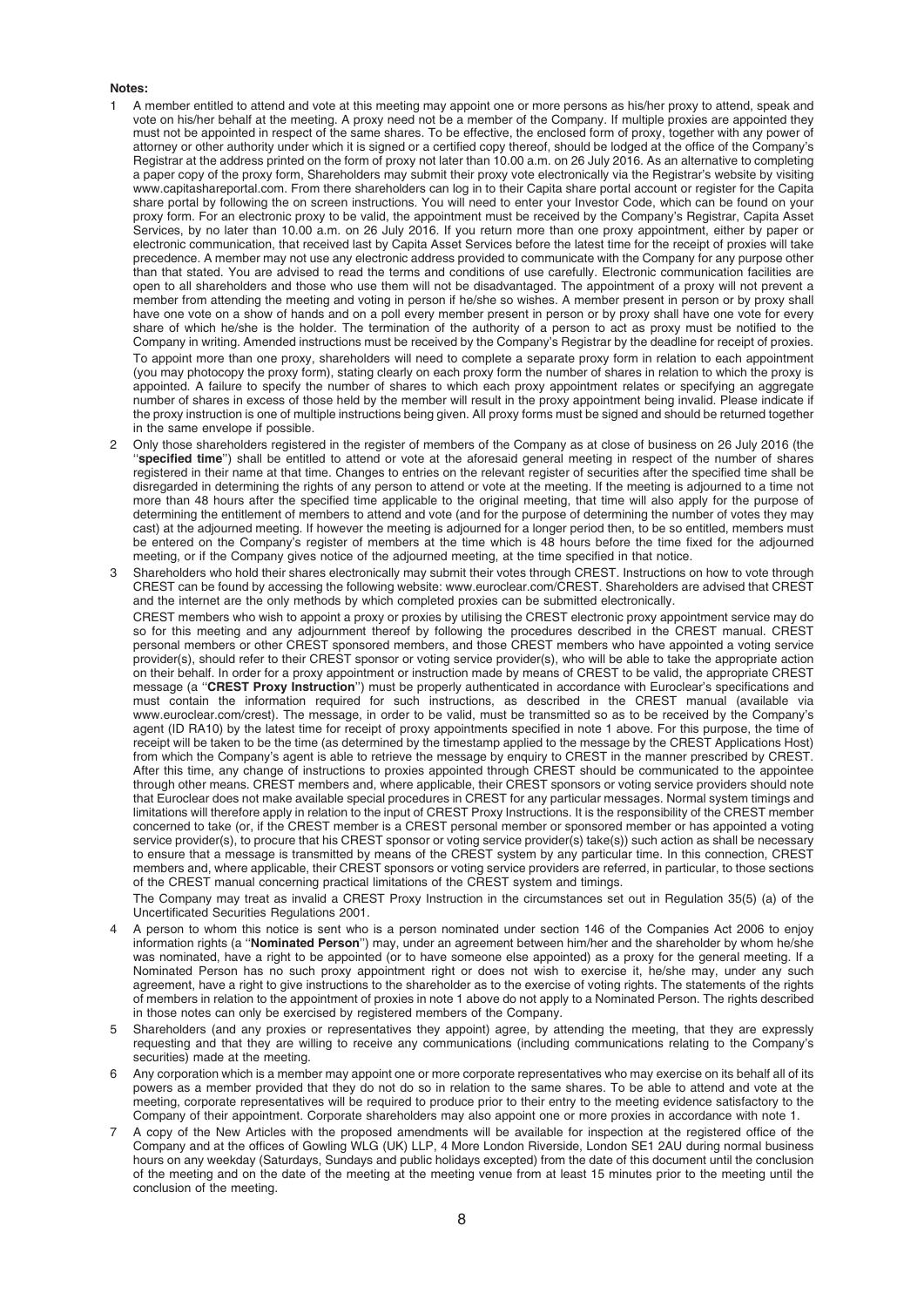- 8 A copy of the notice of this meeting is available on the Company's website: www.gcpuk.com/gcp-student-living-plc.
- 9 As at 11 July 2016 (being the last business day prior to the publication of this notice), the Company's issued share capital amounted to 261,795,015 Shares carrying one vote each. Therefore, the total voting rights of the Company as at the date of this notice of meeting were 261,795,015.
- 10 Any member (or his/her proxy) attending the meeting has the right to ask questions. The Company must answer any question a member (or his/her proxy) asks relating to the business being dealt with at the meeting unless:
	- answering the question would interfere unduly with the preparation for the meeting or involve the disclosure of confidential information;
	- \* the answer has already been given on a website in the form of an answer to a question; or
	- $\bullet$  it is undesirable in the interests of the Company or the good order of the meeting that the question be answered.